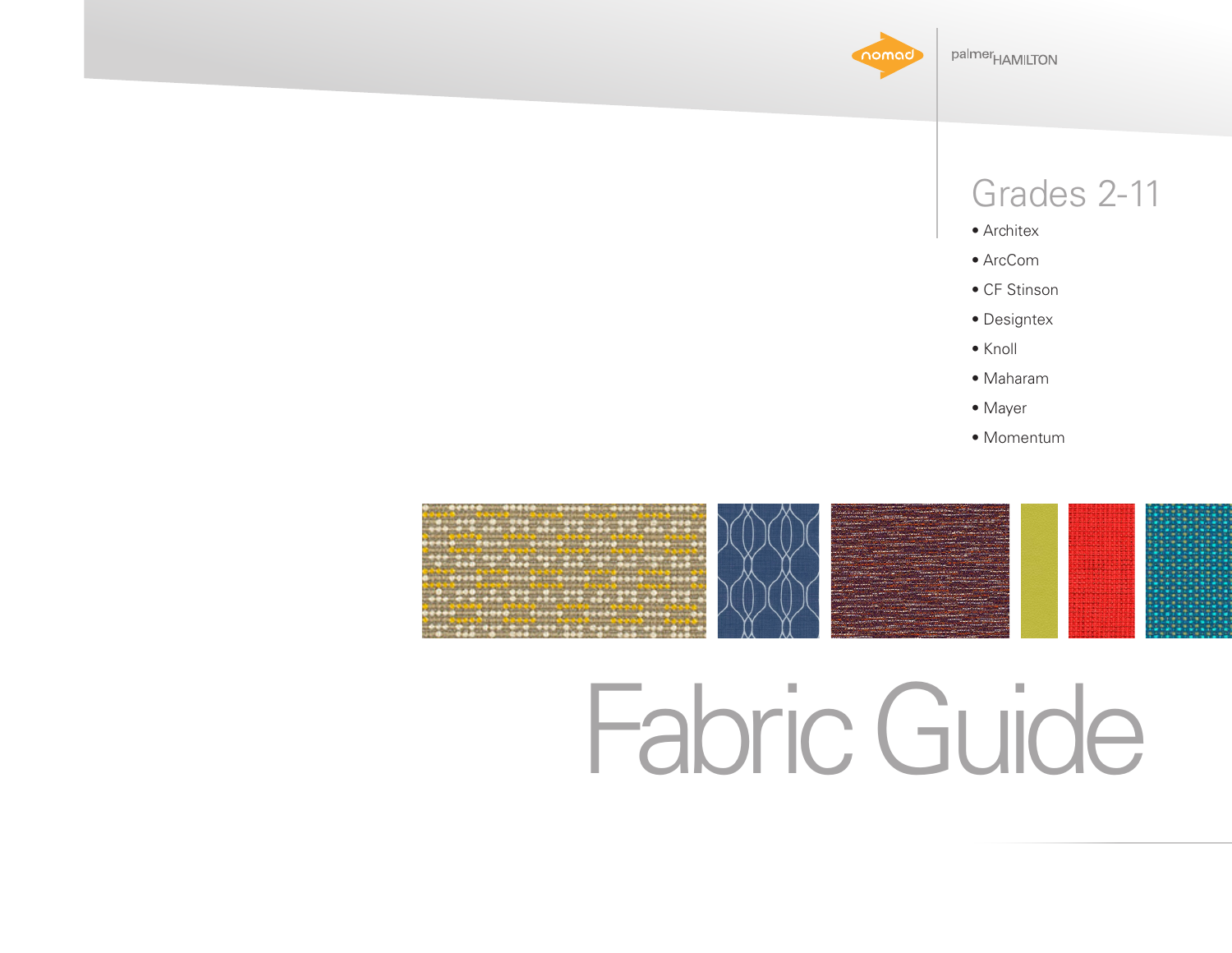# **Architex** fabrics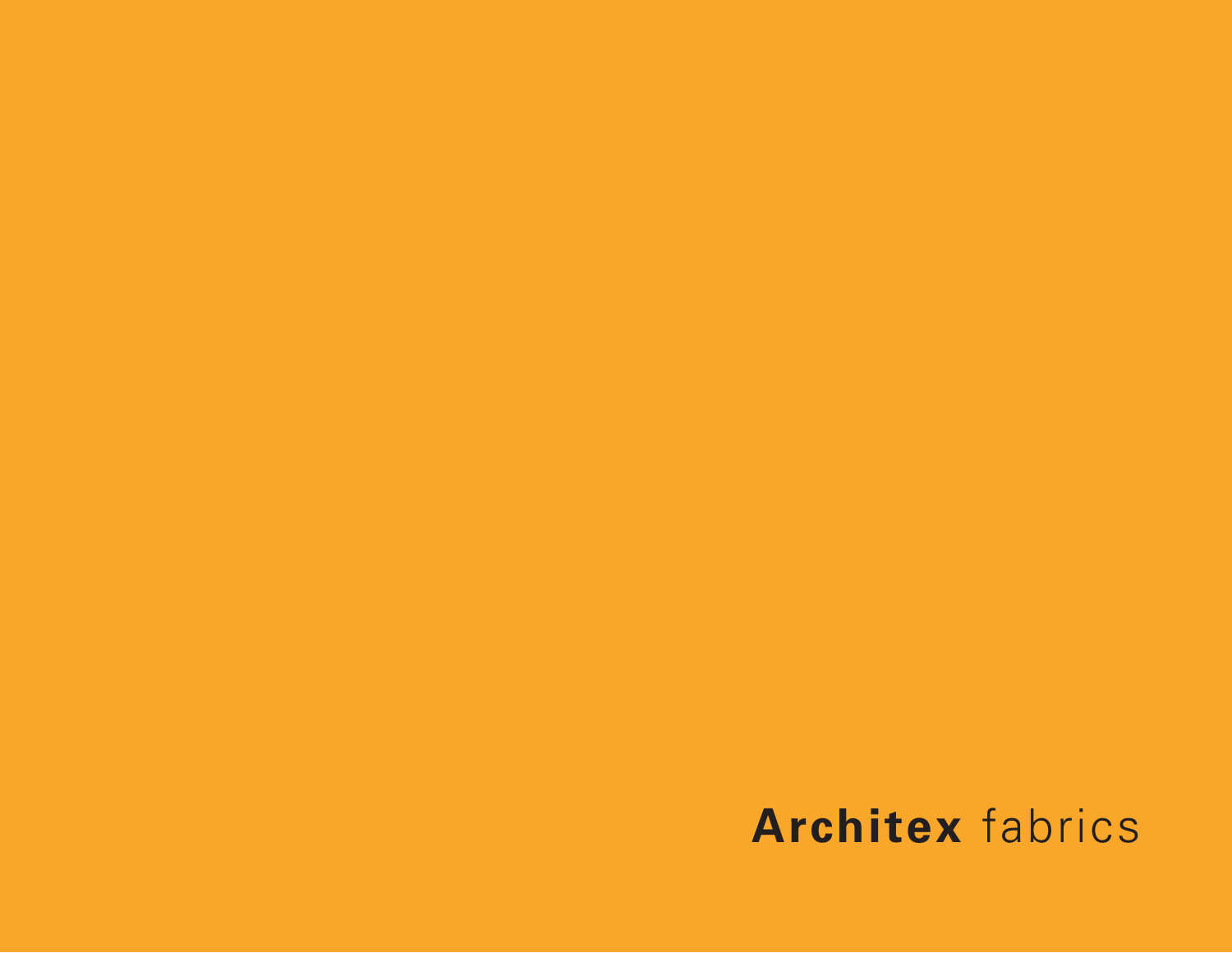

### **Architex** fabrics

| <b>GRADE 2</b><br>Born and Bred*<br>Dumbo*<br>Locarno<br>Manhattan Valley<br>Unite*<br>Waistcoat | <b>GRADE 3</b><br>Dupioni*<br>Haven*<br>Puppytooth<br>St Barts<br>Tailor Made* | <b>GRADE 4</b><br><b>78 RPM</b><br><b>Badlands</b><br>Beehive<br>Berkshire*<br>Brick & Mortar<br>Cupid<br>Dash<br>English Leather*<br>Flagship<br>Foiled*<br>Fridays*<br>Glint*<br>Highway*<br>Homespun<br>Leisure<br>Line Dance<br>Long Play*<br>McQueen*<br>Meadow*<br>Merchant<br>Mingle*<br>Missonly<br>Prescription*<br>Rocky Mountain<br>Sandbox<br>Sketch*<br>Swerve*<br>Thalys<br>Timberline | <b>GRADE 5</b><br>Balcony<br>Beachcomb*<br>Bergerac*<br>Cancan<br>Catch Me If You Can<br>Chaise<br>Clique<br>Draper<br>Entangle<br>Follow The Leader<br>Gala<br>Hathaway<br>Meander<br>Midday<br>Mount McKinley<br>Olympus<br>Orion<br>Pipeline<br>Scottsdale<br>Spotlight<br>Staight Up<br>Ultraposh<br>You Are a Gem | <b>GRADE 6</b><br>57 Chevron<br>Array<br>Astronomy<br><b>Brook</b><br>Carat<br>Chronicle<br>Coalesce<br>Coexist<br>Composed<br><b>Cutting Edge</b><br>Dapple*<br>Hashtag<br>Honeycomb<br>Jump For Joy<br>Loose Ends<br>Marqueyssac<br>Mineral<br>Oxide<br>Piet<br>Presence<br>Strawberry Fields<br>Terra<br><b>Topsy Turvy</b><br>Wind Wave<br>Wisdom | <b>GRADE 7</b><br>Community<br>Fibonacci<br>Frond<br>Hive<br>Inspire<br>Kindred<br>Knowledge<br>Lennon<br>Otto<br>Pathway<br>Pinna<br>Progress<br>Shower<br>Tessallation*<br><b>GRADE 8</b><br>Artesima<br>Irresistible*<br>Manzanita<br>Off The Grid<br>Orchestra |
|--------------------------------------------------------------------------------------------------|--------------------------------------------------------------------------------|------------------------------------------------------------------------------------------------------------------------------------------------------------------------------------------------------------------------------------------------------------------------------------------------------------------------------------------------------------------------------------------------------|------------------------------------------------------------------------------------------------------------------------------------------------------------------------------------------------------------------------------------------------------------------------------------------------------------------------|-------------------------------------------------------------------------------------------------------------------------------------------------------------------------------------------------------------------------------------------------------------------------------------------------------------------------------------------------------|--------------------------------------------------------------------------------------------------------------------------------------------------------------------------------------------------------------------------------------------------------------------|
|                                                                                                  |                                                                                | Twinkle*<br>Vitality*                                                                                                                                                                                                                                                                                                                                                                                |                                                                                                                                                                                                                                                                                                                        |                                                                                                                                                                                                                                                                                                                                                       | <b>GRADE 9</b><br>Shibori Linen                                                                                                                                                                                                                                    |

#### **Note:** \*Vinyl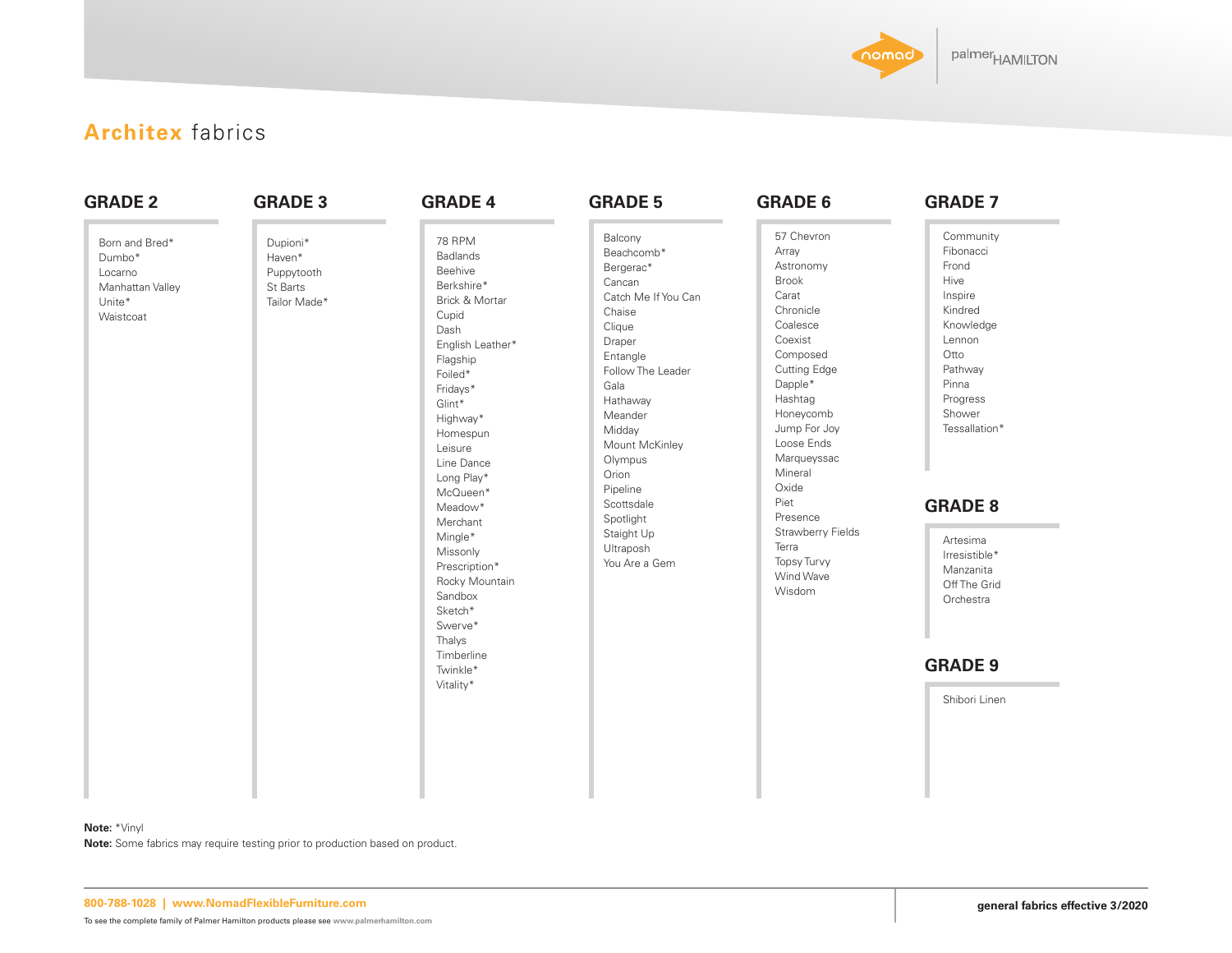# **ArcCom** fabrics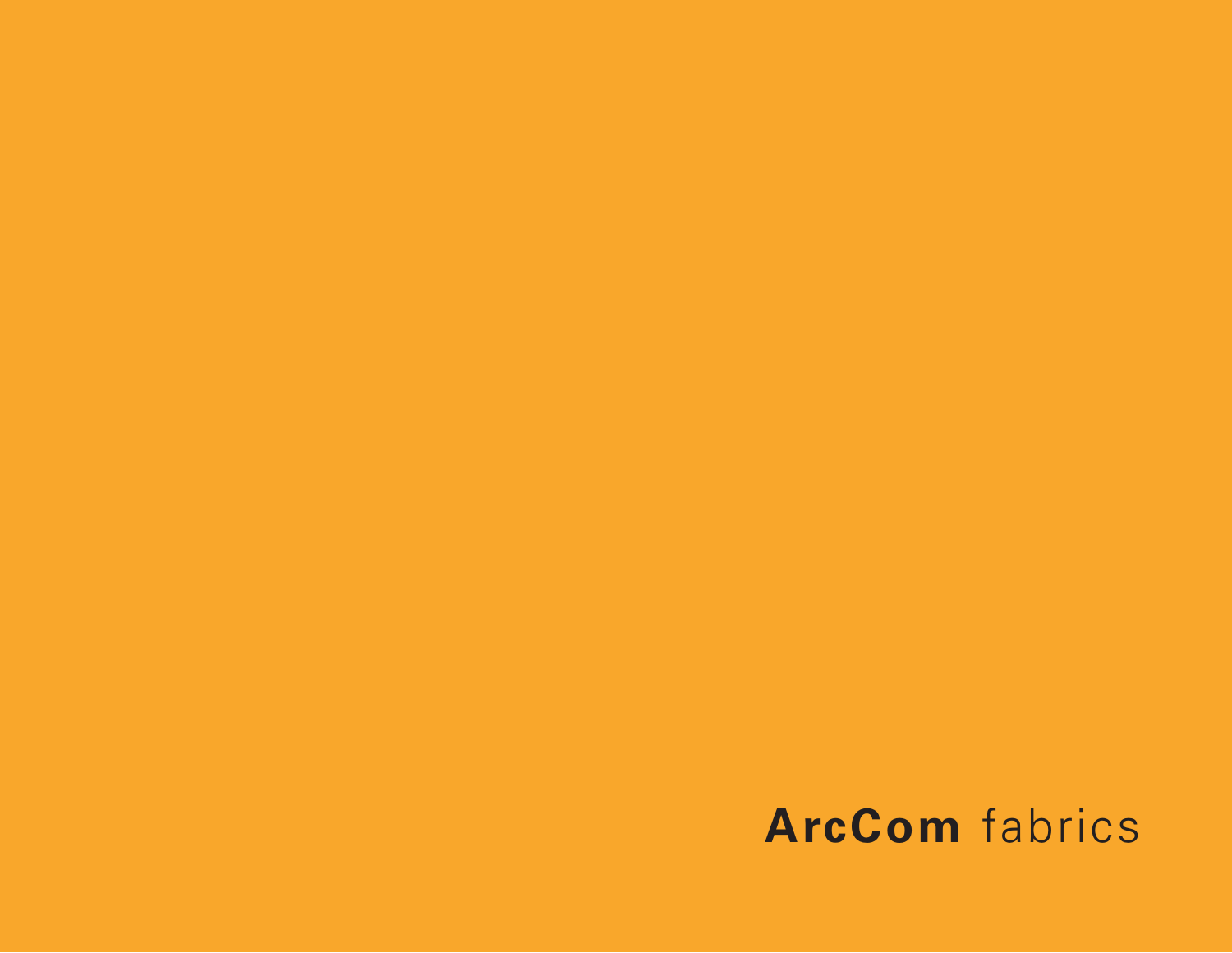

### **ArcCom** fabrics

| <b>GRADE 2</b>                     | <b>GRADE 3</b>                             | <b>GRADE 4</b>                                                                                                                                                                                                                                      | <b>GRADE 5</b>                                                                                                                                                                                                                                             | <b>GRADE 6</b>                                                                                                                                              |
|------------------------------------|--------------------------------------------|-----------------------------------------------------------------------------------------------------------------------------------------------------------------------------------------------------------------------------------------------------|------------------------------------------------------------------------------------------------------------------------------------------------------------------------------------------------------------------------------------------------------------|-------------------------------------------------------------------------------------------------------------------------------------------------------------|
| Illusion*<br>Illusion II*<br>Prism | Isabella*<br>Rodeo*<br>Spectrum*<br>Spirit | Alpha*<br>Carnival*<br>Chroma*<br>Column<br>Contour*<br>$Cosmos*$<br>Delphi<br>$\mathsf{Etch}^*$<br>Gem*<br>Hush<br>Kaolin<br>Kassena<br>Key<br>Lyre<br>Omega*<br>Palatine<br>Panache<br>Shimmer*<br>Silverado*<br>Streamline*<br>Sync<br>Tectonic* | Campus Stripe<br>Compass<br>Crescendo<br>Crossroads<br>Eclipse<br>Grid<br>Intagilo 2<br>Kirigami<br>Legend<br>Moon Beam<br>Moon Beam 2<br>Morocco<br>Navigator<br>Polo<br>Rogue<br>Santa Fe<br>Sector<br>Solitude*<br>Sonata stripe<br>Sukhala<br>Symphony | Atomic<br>Candy Land<br>Cirque<br>Daytona<br>Elementary*<br>Facet<br>Fragment*<br>Harlequin<br>Kinetic<br>Mason*<br>Radius<br>Shibori<br>Spin *<br>Staccato |

#### **Note:** \*Vinyl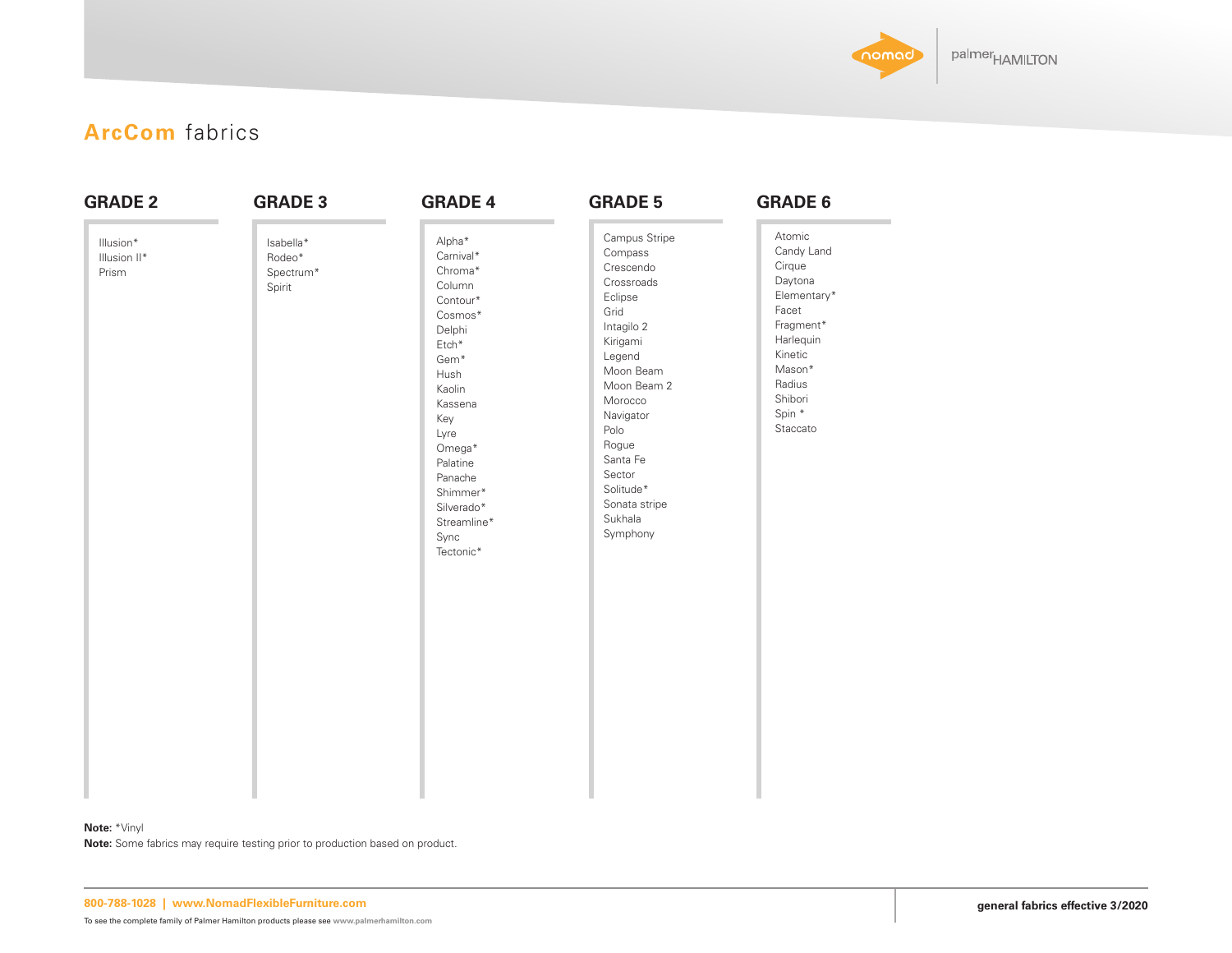# **CF Stinson** fabrics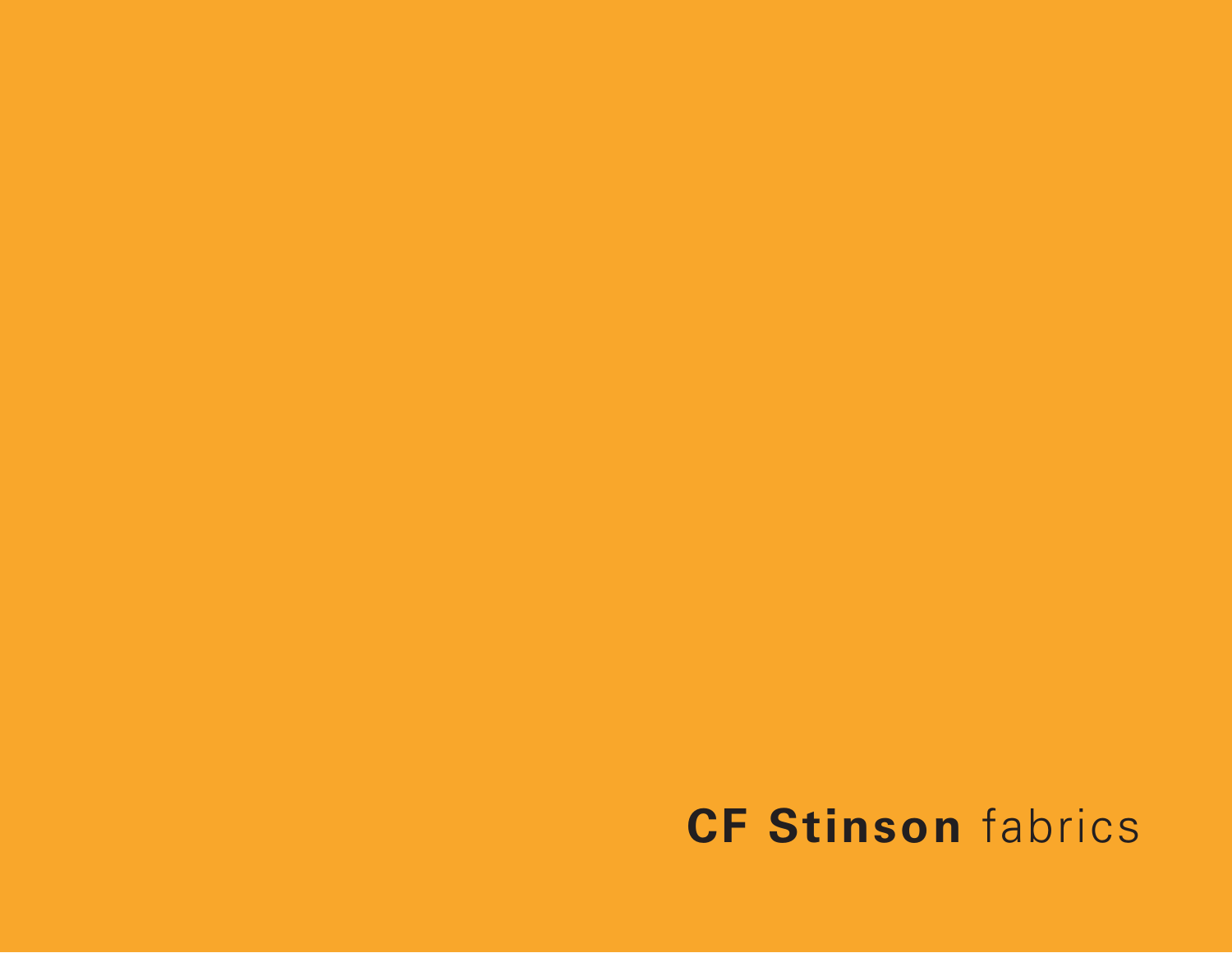

### **CF Stinson** fabrics

| <b>GRADE 2</b>                                                                                                                                                                                                                                                                                                               | <b>GRADE 3</b>                                                                                                      | <b>GRADE 4</b>                                                                                                                                                                                                          | <b>GRADE 5</b>                                                                                                                                                                                                                                                                                                                                 | <b>GRADE 6</b>                                                                                                                                                                                                                                                        | <b>GRADE 7</b>                                                                                                                                         |
|------------------------------------------------------------------------------------------------------------------------------------------------------------------------------------------------------------------------------------------------------------------------------------------------------------------------------|---------------------------------------------------------------------------------------------------------------------|-------------------------------------------------------------------------------------------------------------------------------------------------------------------------------------------------------------------------|------------------------------------------------------------------------------------------------------------------------------------------------------------------------------------------------------------------------------------------------------------------------------------------------------------------------------------------------|-----------------------------------------------------------------------------------------------------------------------------------------------------------------------------------------------------------------------------------------------------------------------|--------------------------------------------------------------------------------------------------------------------------------------------------------|
| Amplify*<br>Ardent*<br>Atlas*<br>Avant*<br><b>Brilliant</b><br><b>Bryant Park</b><br>Carlisle*<br>Charlotte<br>Citadel*<br>Clean Slate*<br>Criss Cross*<br>Dakota*<br>Diva*<br>Fast Lane<br>Flanders*<br>Fuse*<br>Hive<br>Inside Track<br>Latitude*<br>Mica*<br>Outlander<br>Pivot<br>Rainier*<br>Rally*<br>Riddle<br>Scout* | Channel*<br>Fizz*<br>Grille*<br>Hopsack*<br>Level*<br>Loophole*<br>Nova<br>Overlay*<br>Raffia*<br>Sleek*<br>Strand* | Adagio<br>Bambu*<br>Bespoke<br>Didi*<br>Donegal<br>Drift<br>Frequency*<br>Hot Spot<br>Line Dance<br>Nimble<br>Penelope<br>Pergola<br>Piccadilly<br>Portico<br>Posey<br>Promenade*<br>Realm<br>Script*<br>Twiggy<br>Vibe | Adirondack<br>Affinity*<br>Bari*<br>Beatbox<br>Bongo<br>Breton<br>Broadband<br>Catalina<br>Celeste<br>$Coco*$<br>Concentric<br>Corium*<br>Detail<br>Eli*<br>Galileo*<br>Handwork<br>Hour Glass<br>I Spy<br>Juxy<br>Leaps & Bounds<br>Marquetry<br>Martini*<br>Mingle<br>Monhegan<br>Natural World*<br>Nest<br>Next Scene<br>Nimble<br>Panorama | Acrobat<br>Armature<br>Bubblerake*<br>Color Block<br>Current<br>Fenestra<br>Firefly<br>Flight<br>Full Turn<br>Helix<br>Knock Knock<br>Lava*<br>Makeover<br>Maze<br>Ripple*<br>Supersillyness<br>Swivel<br>Symmetry<br>Trio<br>Vapor<br>Voltage<br>Waterwand*<br>Whirl | Cannon Beach<br>Chaos*<br>Eddy<br>Hexie<br>Jala<br>Migration<br>Modernist<br>Salinas<br>San Simeon<br>Storyboard<br><b>GRADE 8</b><br>Multiply<br>Wish |
| Sentry-HC*<br>Shift                                                                                                                                                                                                                                                                                                          |                                                                                                                     |                                                                                                                                                                                                                         | Perspective*<br>Plexus*                                                                                                                                                                                                                                                                                                                        |                                                                                                                                                                                                                                                                       | <b>GRADE 9</b>                                                                                                                                         |
| Staple*<br>Stride*<br>Tendril*<br>Tessuto*                                                                                                                                                                                                                                                                                   |                                                                                                                     |                                                                                                                                                                                                                         | Power Grid<br>Prisma*<br>Sleeping Bear<br>Slightwave*<br>Smile*<br>Swipe<br>Tranuility<br>Walk The Line*<br>Wicker*<br>Ybor*                                                                                                                                                                                                                   |                                                                                                                                                                                                                                                                       | Sedona*                                                                                                                                                |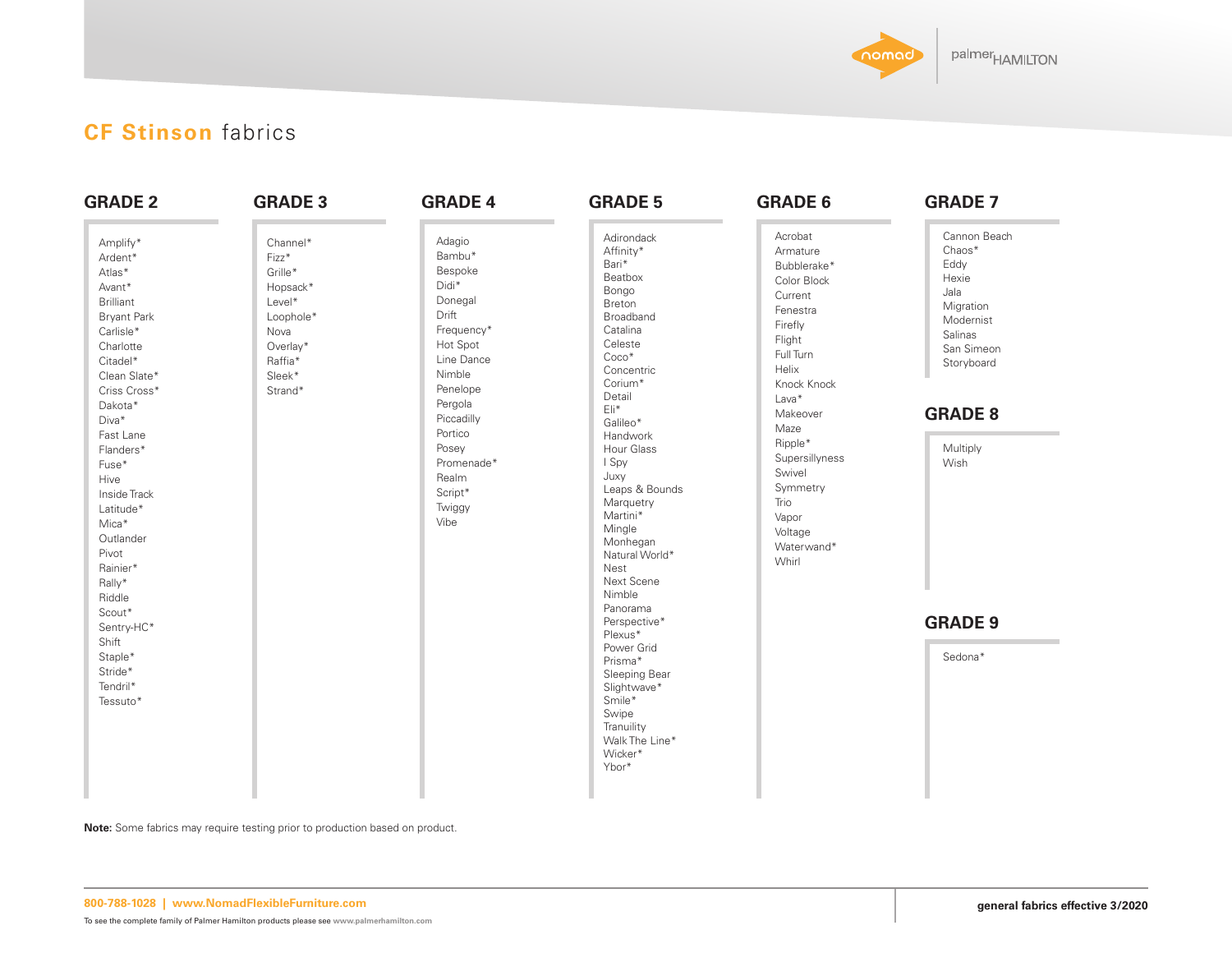# **Designtex** fabrics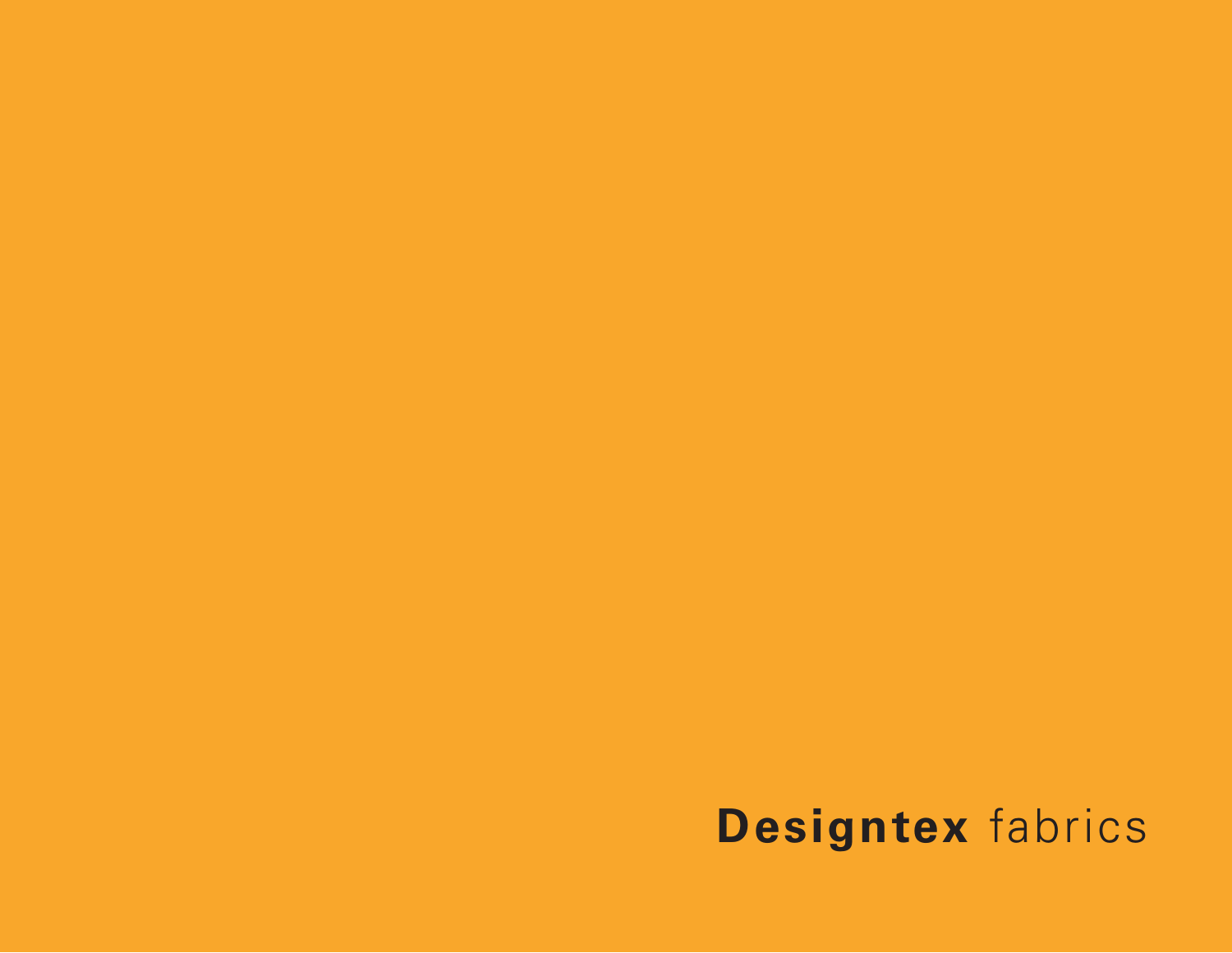

### **Designtex** fabrics

| <b>GRADE 2</b>           | <b>GRADE 3</b>     | <b>GRADE 4</b>                                                          | <b>GRADE 5</b>                                                                          | <b>GRADE 6</b>                                                                                | <b>GRADE 7</b>                                                |
|--------------------------|--------------------|-------------------------------------------------------------------------|-----------------------------------------------------------------------------------------|-----------------------------------------------------------------------------------------------|---------------------------------------------------------------|
| $\overline{\phantom{m}}$ | Linari*<br>Sorano* | Adler<br>Alchemy*<br>${\sf Aspect}^*$<br>Cascadia<br>Melange<br>Rumeli* | Appleseed*<br>Beguiled By The Wild*<br>Big Dot*<br>Delaine<br>Hint<br>Metallo*<br>Rove* | Draft<br>Gradate*<br>Inertia<br>Inkling<br>Nexus<br>Painted Stripe<br>Pleat<br>Prompt<br>Turn | Bounce*<br>Net<br>Queue                                       |
|                          |                    |                                                                         |                                                                                         |                                                                                               | <b>GRADE 8</b>                                                |
|                          |                    |                                                                         |                                                                                         |                                                                                               | Angle<br>Circumference<br>Halyard<br>Loop to Loop<br>Titanium |
|                          |                    |                                                                         |                                                                                         |                                                                                               | <b>GRADE 9</b>                                                |
|                          |                    |                                                                         |                                                                                         |                                                                                               | Ainsley                                                       |
|                          |                    |                                                                         |                                                                                         |                                                                                               |                                                               |
|                          |                    |                                                                         |                                                                                         |                                                                                               |                                                               |
|                          |                    |                                                                         |                                                                                         |                                                                                               |                                                               |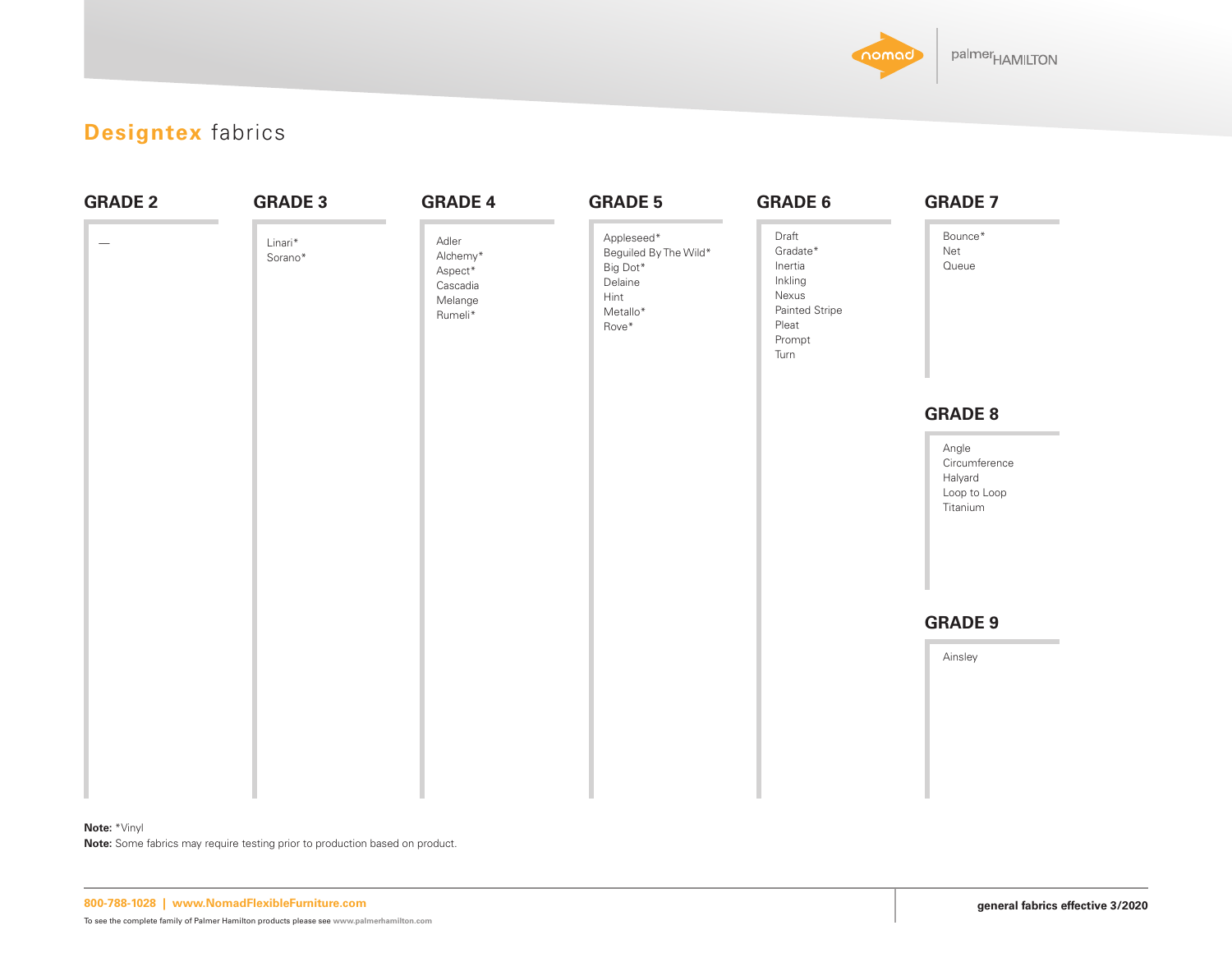# **Knoll** fabrics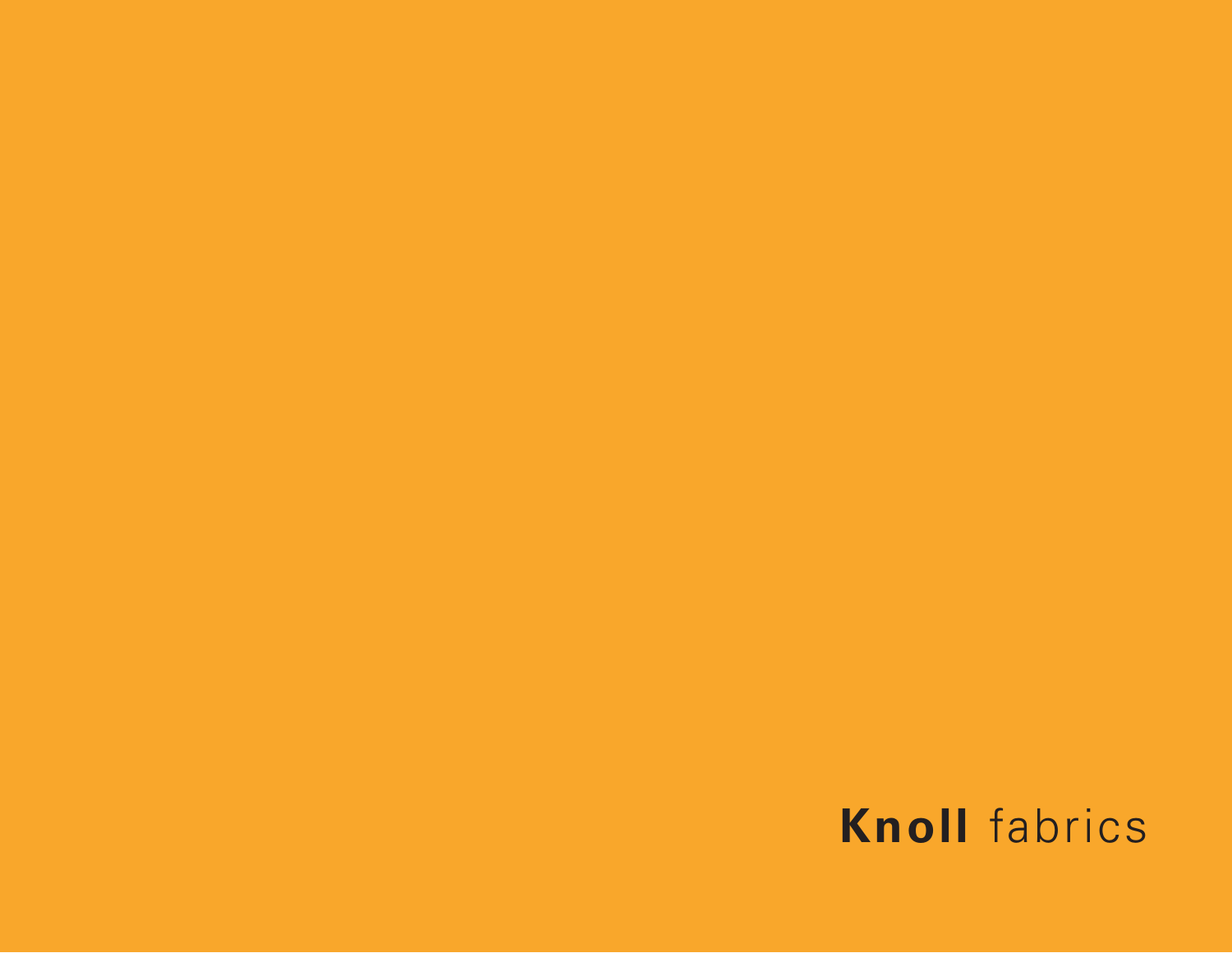

### **Knoll** fabrics

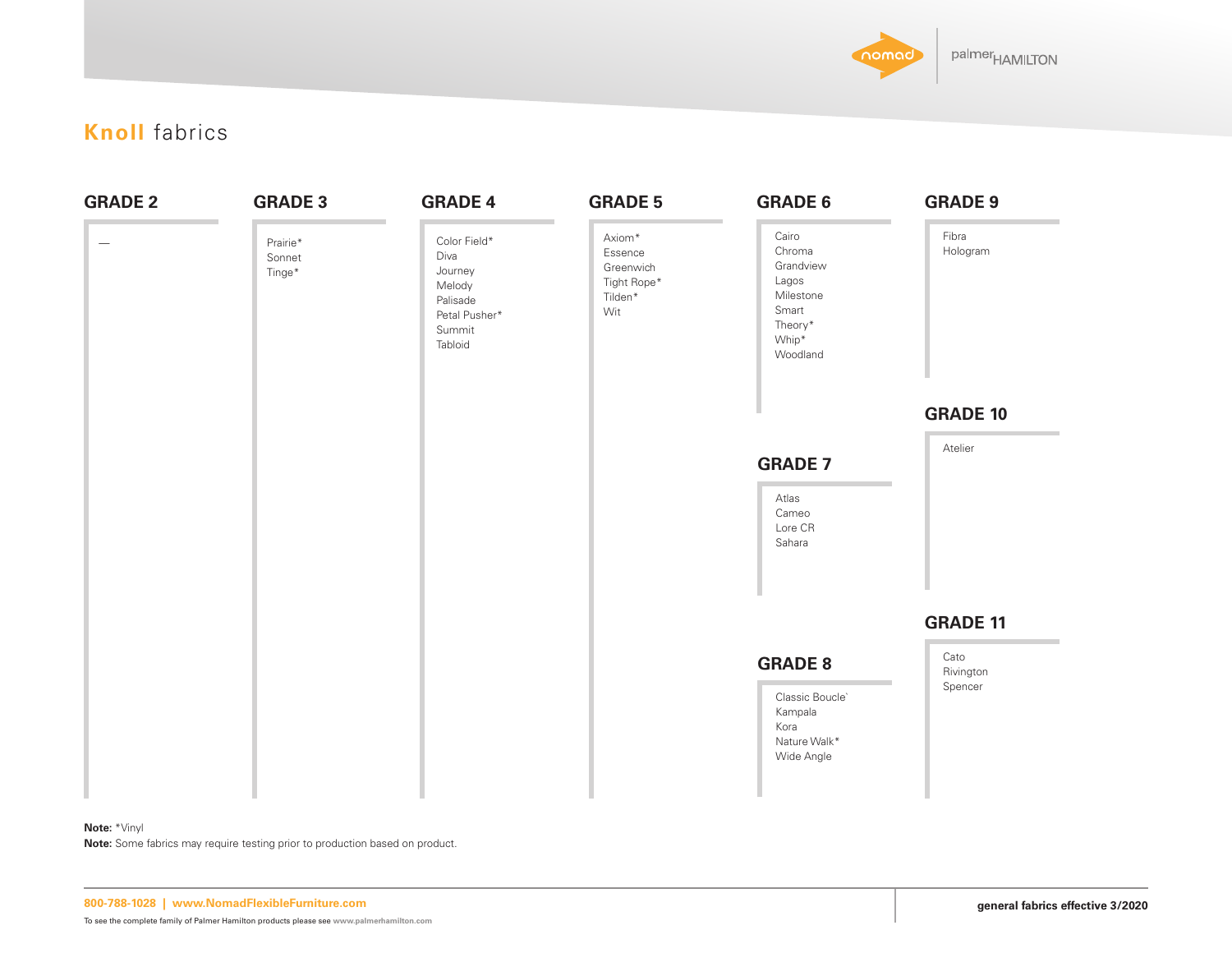# **Maharam** fabrics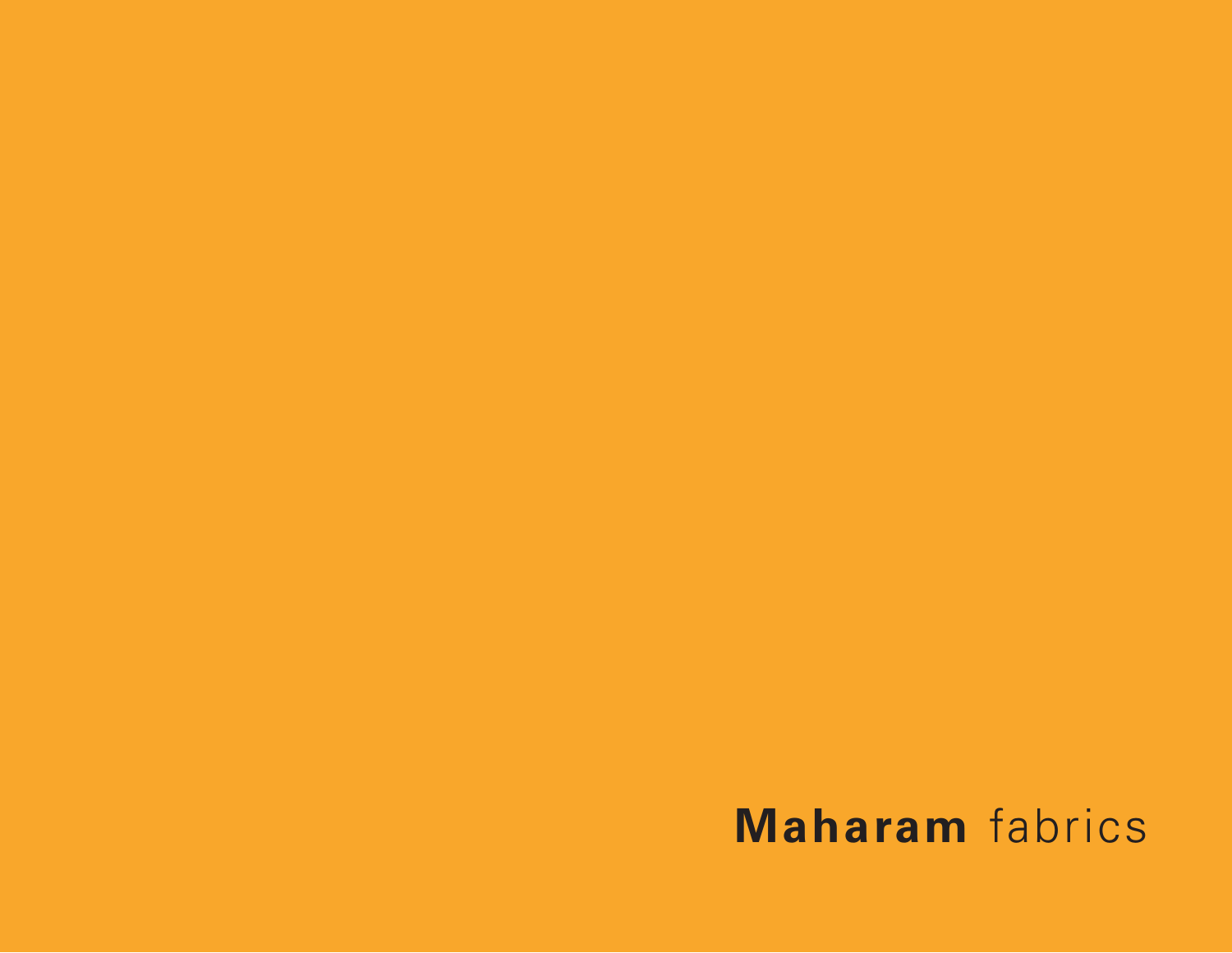

### **Maharam** fabrics

| <b>GRADE 2</b><br>$\hspace{1.0cm} \rule{1.5cm}{0.15cm}$ | <b>GRADE 3</b><br>Article*<br>Medium<br>Meld<br>Messenger<br>Metric<br>Mode | <b>GRADE 4</b><br>Bevel<br>Bitmap*<br>Chime*<br>Conduit<br>Cycle*<br>Exchange<br>Fathom*<br>Lariat*<br>Lean*<br>Lens*<br>Lineage* | <b>GRADE 5</b><br>Alloy*<br>Bluff*<br><b>Brio</b><br>Chasm <sup>*</sup><br>Chassis<br>Compound*<br>Divide Crypton<br>Ellipsis*<br>Feature*<br>Hedge<br>Lithe<br>Mineral* | <b>GRADE 6</b><br>Abacus<br>Across<br>Apt*<br>Beam<br>Chalet<br>Couple<br>Crush<br>Decode<br>Drape*<br>Emboss*<br>Fold*<br>Insignia | <b>GRADE 8</b><br>Arcade<br><b>Bright Angle</b><br><b>Bright Cube</b><br><b>Bright Grid</b><br>Limn<br>Taper<br>Telary<br><b>GRADE 9</b><br>Dingbats                 |
|---------------------------------------------------------|-----------------------------------------------------------------------------|-----------------------------------------------------------------------------------------------------------------------------------|--------------------------------------------------------------------------------------------------------------------------------------------------------------------------|-------------------------------------------------------------------------------------------------------------------------------------|----------------------------------------------------------------------------------------------------------------------------------------------------------------------|
|                                                         |                                                                             | Mesh<br>Micro*<br>Pitch*<br>Rill*<br>Rove<br>Scuba*<br>Spry<br>Stature*<br>Steady<br>Tandem<br>Trundle<br>Wend                    | Minimal*<br>Pick Crypton<br>Queue<br>Schema<br>Signal<br>Steady Crypton<br>Surge<br>Waver                                                                                | Link<br>Memory<br>Mister<br>Octave<br>Parquet<br>Pocket<br>Regatta<br>Rule<br>Runner<br>Serried*<br>Tread*<br>Venn<br>Wedge         | Houndstooth<br>Reef<br>Tangram<br><b>GRADE 10</b><br>Quatrefoil<br>Small Dot<br><b>GRADE 11</b><br>A Band Apart                                                      |
|                                                         |                                                                             |                                                                                                                                   |                                                                                                                                                                          | <b>GRADE 7</b><br>Centric<br>Cursive<br>Hallingdal*<br>Mimic*<br>Study                                                              | Agency<br>Cotton Velvet<br>Design 9297<br>Letters<br>Optik<br>Ottoman stripe<br>Periphery<br>Point<br>Pressed Plaid<br>Repeat Dot<br>Stripes /Paul Smith<br>The Firm |

#### **Note:** \*Vinyl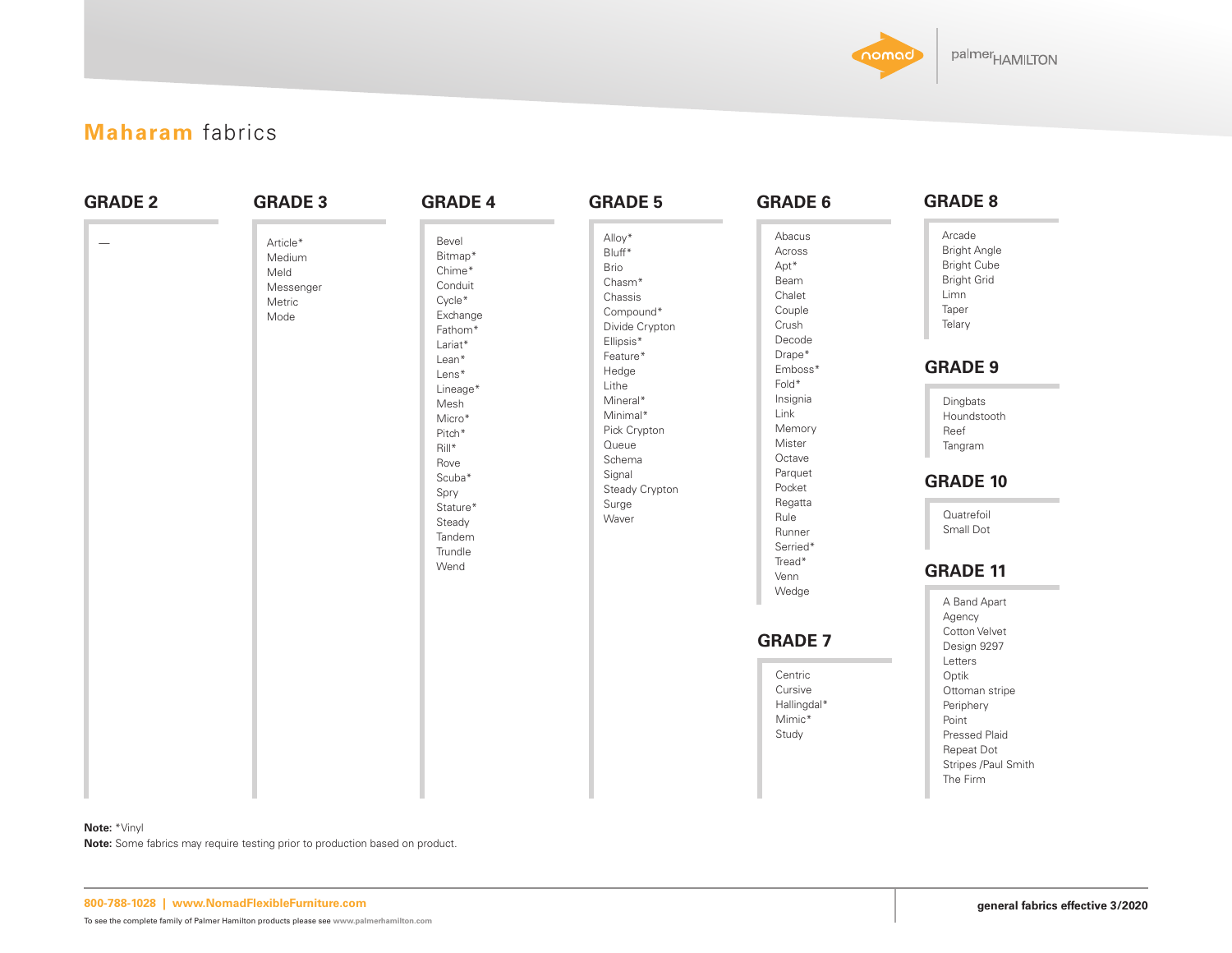# **Mayer** fabrics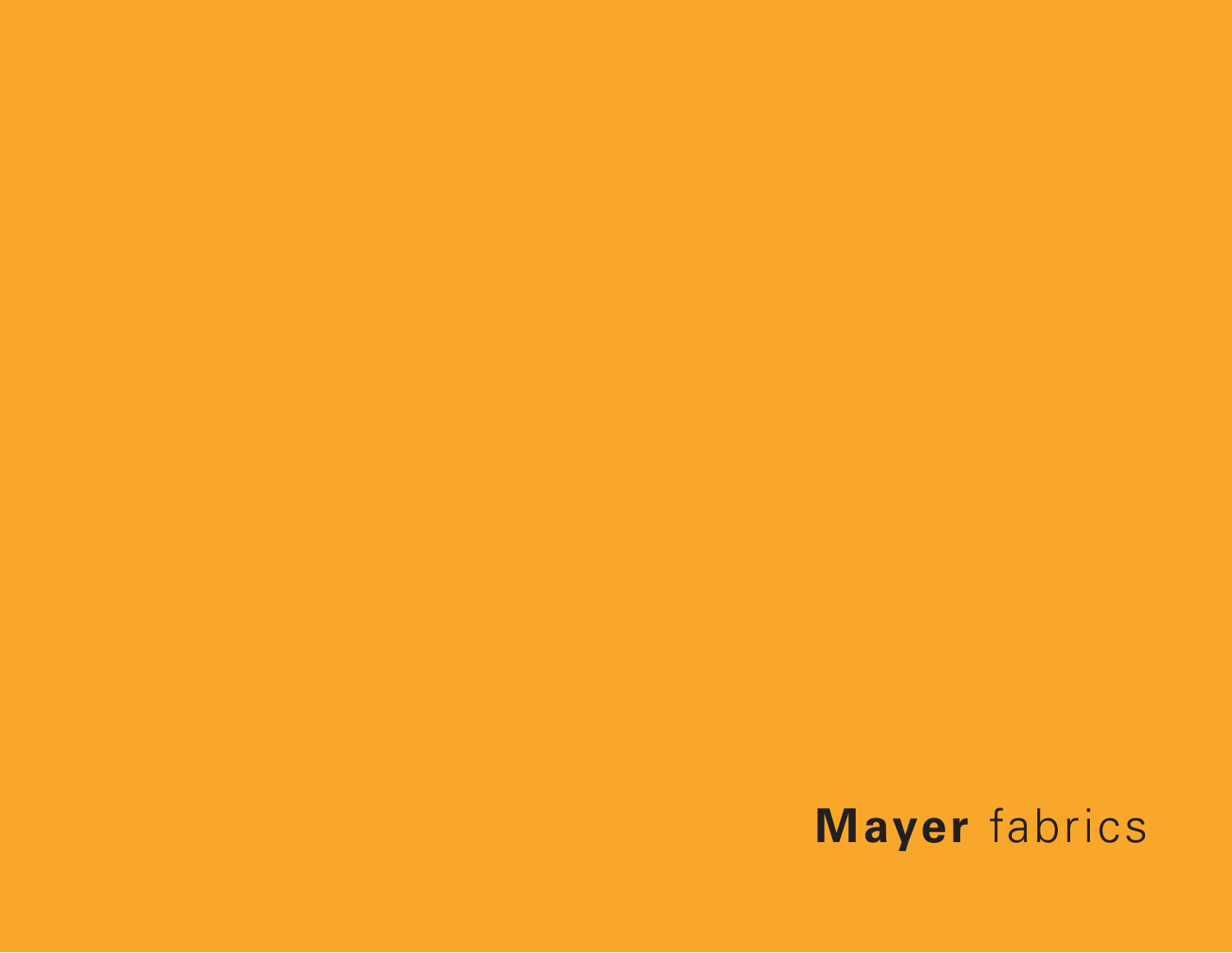

### **Mayer** fabrics

| <b>GRADE 2</b>                                                                                                               | <b>GRADE 3</b>                        | <b>GRADE 4</b>                                                                                   | <b>GRADE 5</b>           | <b>GRADE 6</b>                                                                  | <b>GRADE 7</b>     |
|------------------------------------------------------------------------------------------------------------------------------|---------------------------------------|--------------------------------------------------------------------------------------------------|--------------------------|---------------------------------------------------------------------------------|--------------------|
| Align<br>Apex*<br>Atomic*<br>Batik<br>Berkshire*<br>Cascade*<br>Durango*<br>Interlochen*<br>Key Largo*<br>Patio<br>Peerless* | Counter Point*<br>Malibu<br>Nostalgia | Aristocrat<br>Chequers*<br>Dazzle<br>Disco<br>Elevation<br>Primo<br>Social Network<br>Tattersall | On the spot<br>Turnabout | Acuco<br>Circumference<br>Debut<br>Fanfare<br>Matrix<br>Obession<br>Wild Flower | Haarlem<br>Milagro |
| Sherlock<br>$\mathsf{Sketch}^*$                                                                                              |                                       |                                                                                                  |                          |                                                                                 | <b>GRADE 8</b>     |
| Valet                                                                                                                        |                                       |                                                                                                  |                          |                                                                                 | Boteh<br>Mandala   |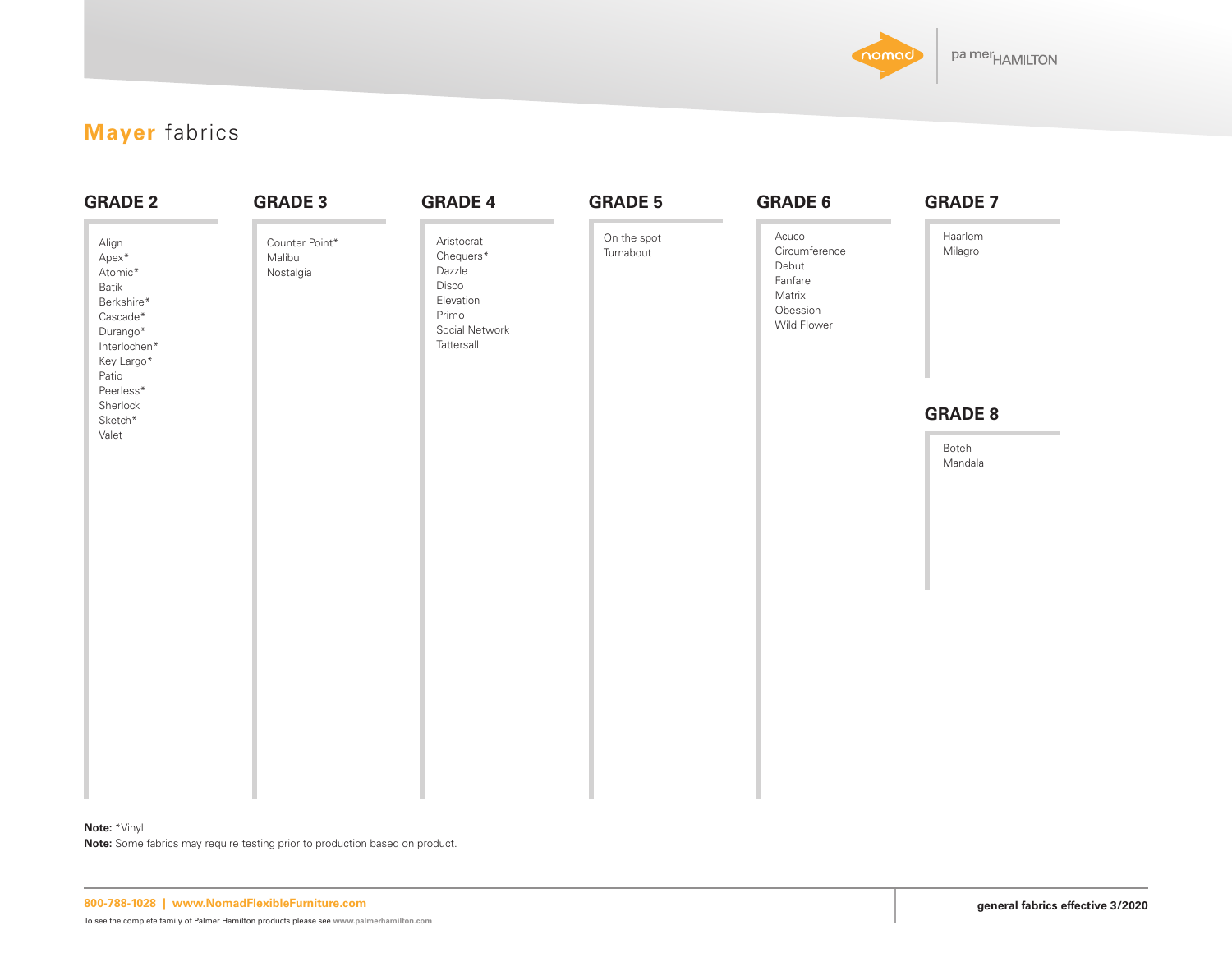# **Momentum** fabrics